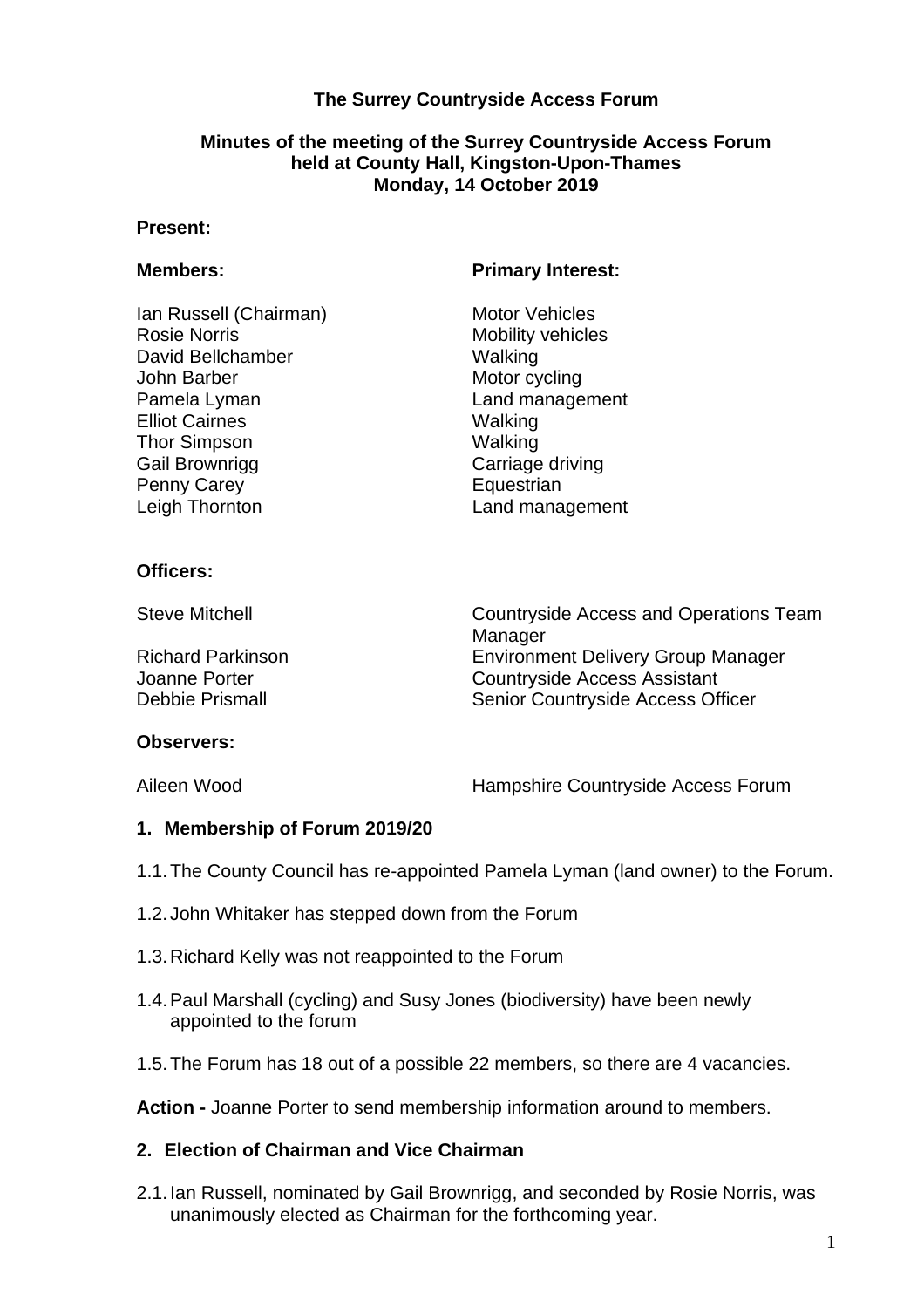- 2.2.Elliot Cairnes, nominated by Ian Russell and seconded by John Barber was unanimously elected as Vice-Chairman for the forthcoming year.
- 2.3.Steve Mitchell thanked John Whitaker for his service to the Forum over many years, and all members of the SCAF sent their thanks and best wishes to John.

# **3. Declarations of interest**

3.1 There were no declarations of interest.

# **4. Apologies**

4.1 Apologies were received from Avril Sleeman (equestrian), Andrew Povey (local government), Paul Marshall (cycling), Sophie Gordon (cycling)

# **5. Introduction and welcome to Richard Parkinson**

5.1 Richard Parkinson, the Environment Delivery Group Manager introduced himself and explained his role. He is now responsible for the Countryside Group as well as Waste.

# **6. Rights of Way definitive map training session**

6.1 Debbie Prismall, Senior Countryside Access Officer gave a short training session on rights of way and the different types of legal order that can be made.

**Action –** Joanne to circulate a copy of the presentation

- 6.2 John asked what the status of UCR is. Debbie said that it has no legal status.
- 6.3 Debbie said that the definitive statements are being re-written at the moment such as updating distances to metric and changing road names where they have changed since the statement were first written in the 1950's.
- 6.4 John asked if TRO's can be reviewed. Debbie said that they can be.
- 6.5 Pamela asked about contractors cutting wider than the width of path and destroying planed hedges. Steve said that contractors have a specification that states the width that should be cut, but if there is a hedge then they won't strim as wide.
- 6.6 Gail said that she has worked with the county council to allow horse-drawn carriages to access BOATs that have a TRO on them by having a width restriction that allows a carriage but not a motor vehicle, and the wording of the order doesn't restrict motor bikes and carriages.

# **7. Introduction to the Rights of Way Improvement Plan (ROWIP)**

7.1 Steve Mitchell, Countryside Access and Operation Team Manager explained the background of writing the original ROWIP and that it forms part of the Local Transport Plan.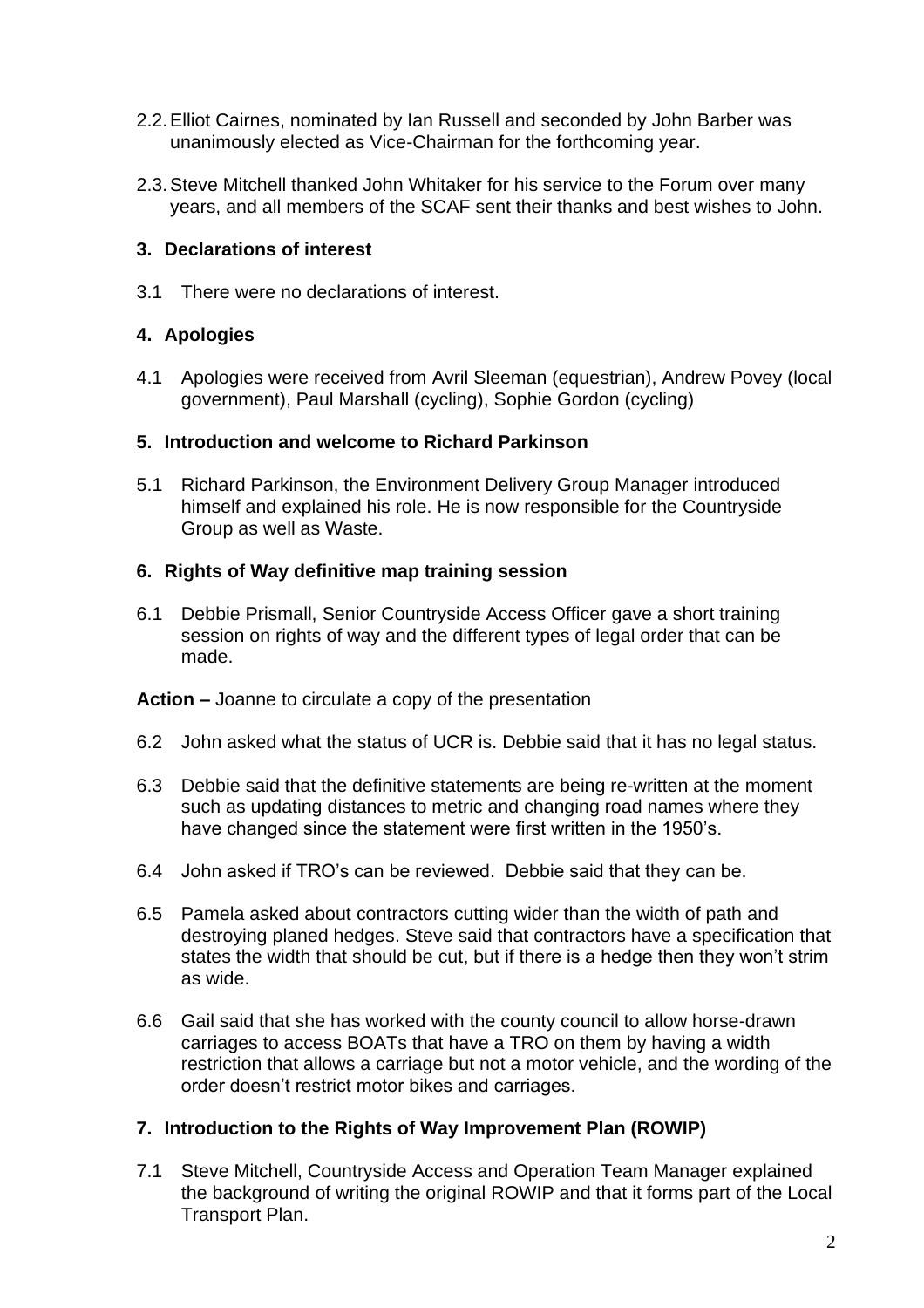- 7.2 There was a duty to produce the ROWIP, but not to implement it.
- 7.3 There was some funding for improvements detailed in the ROWIP for the first few years of the plan, but this was for local amenity routes such as to shops and schools, rather than recreation.
- 7.4 The ROWIP is still useful to use when bidding for funding such as through the planning process.
- 7.5 The ROWIP has guided Surrey County Council in what improvements can be made on the rights of way network.
- 7.6 The ROWIP should be reviewed every ten years.
- 7.7 Pamela asked if there would be any consultation on the ROWIP in the future. Steve said that there would probably be a consultation when the ROWIP is reviewed in the future, but he said he would have to check the guidance.
- that it is, and Gail said that she had recently been on one of the courses that 7.8 Thor asked if the Volunteer Path Warden scheme is still running. Steve said John Baker runs.

**Action –** Joanne to circulate information about the Volunteer Path Warden Scheme

- 7.9 Rosie said that the quality of the information that is available should include things like the size of the gates on rights of way.
- 7.10 Steve said that the information about structures on rights of way is on the 'report a problem' map on the Surrey County Council website, although it doesn't specify the size of the gate.
- 7.11 Pamela asked where income from fines go if works over-run on a 5-day closure. Steve said that the Countryside Access team doesn't fine.

## **8. Minutes of previous meeting**

 8.1 The minutes of the meeting held on 15 July 2019 were confirmed as a correct record.

#### **9. Matters arising/action points**

9.1 Joanne and Gail to check who the letter regarding the use of police off-road motor-bikes should be sent to.

**Action –** Joanne and Gail liaise to send out the letter.

- 9.2 Ian said that GLASS are also sending a copy of the letter.
- **Action –** Joanne to send the letter
- 9.3 Ian hasn't invited Hugh Broom to a meeting yet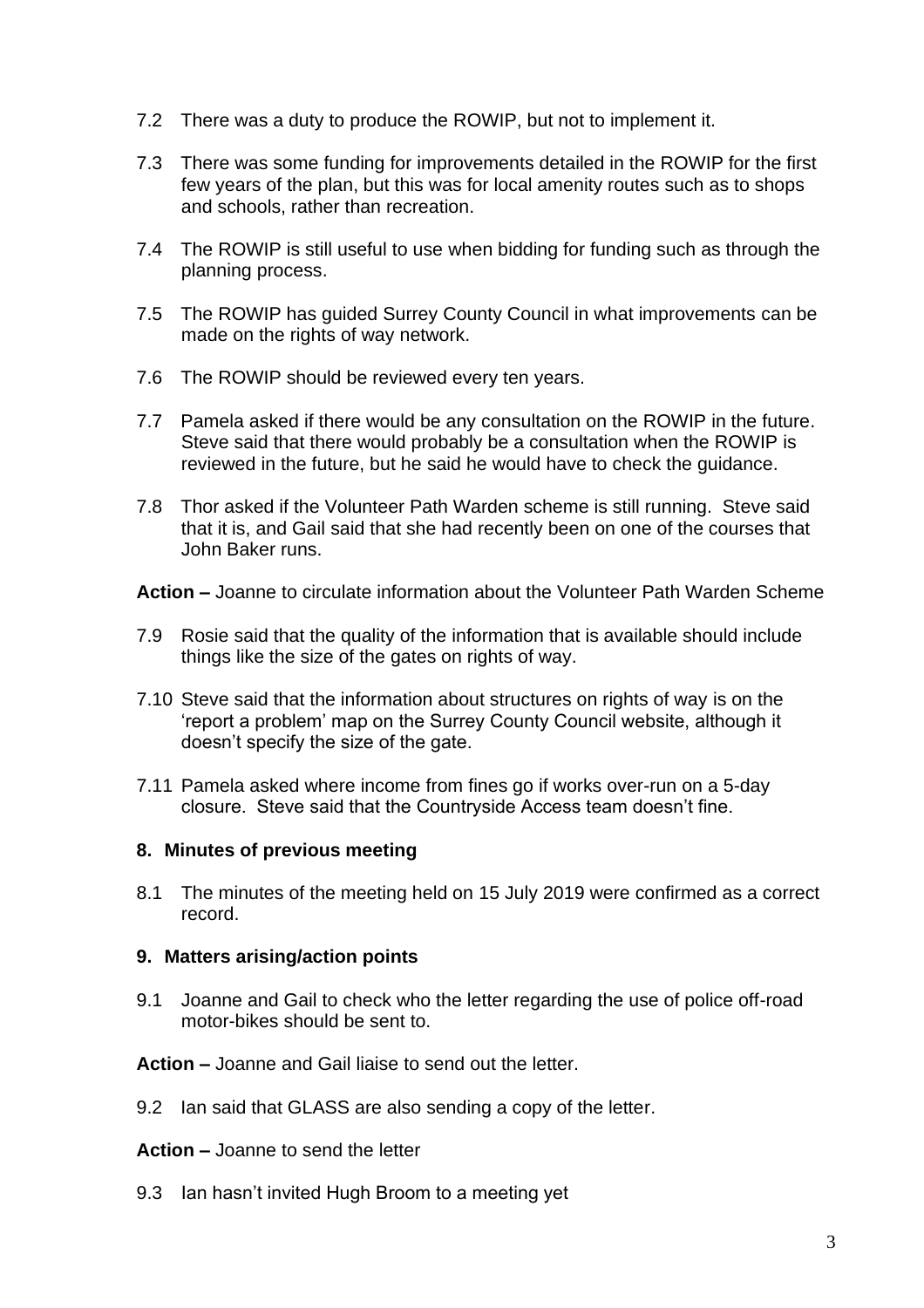- 9.4 Ian reported that it is unlikely that the Basingstoke Canal towpath could be used for equestrian use for the proposed circular route taking in sections of MoD land. He also said that Hampshire LAF were continuing to pursue this through the MOD Forum.
- 9.5 Aileen Wood said that she could try to find out more information regarding the towpath.
- 9.6 Joanne is still to find out if Huddle is still being used.

**Action –** Joanne to find out

9.7 David said that the original SCAF Facebook page has now been archived, and it needs to be unarchived somehow. He is still working on it.

**Action –** David to continue working on this.

- 9.8 Rosie has had a look at the East Access Routes that are on the Surrey County Council website and thinks that the information provided is not easy to use – the maps aren't very detailed, there are no grid references and information about car parks is not very good.
- 9.9 Steve said that a lot of the routes listed on the website have been pulled from other sources, such as Elmbridge Borough Council, so it should point to the place that more information is held rather than giving specific information about the routes.
- 9.10 Steve said that the routes on the website probably do need to be looked at to see if any of the information should be updated and improved.
- 9.11 Pamela suggested that SCAF could help by looking at the routes listed on the website to see if any of the information could be updated.
- 9.12 Gail said that any of the routes that are in the AONB could be looked at by the AONB.
- 9.13 Elliot asked if a description of the route could include widths to help users like Rosie.
- **Action –** Pamela to form a sub-group to look at these routes with Rosie.
- 9.14 John asked if the Easy Access Routes could be put on the interactive map.
- 9.15 Steve said that his could be done, but it would need a lot of work and that a lot of the routes were not Surrey County Council promoted routes.
- 9.16 Gail said that there are different types of disability such as partially sighted that should be borne in mid when reviewing the routes.
- although Rosie said that the Fieldfare Trust likes the terrain to be flat and level and not muddy – so it is almost like not being in the countryside. 9.17 Steve said that the Fieldfare Trust Countryside for All document is useful,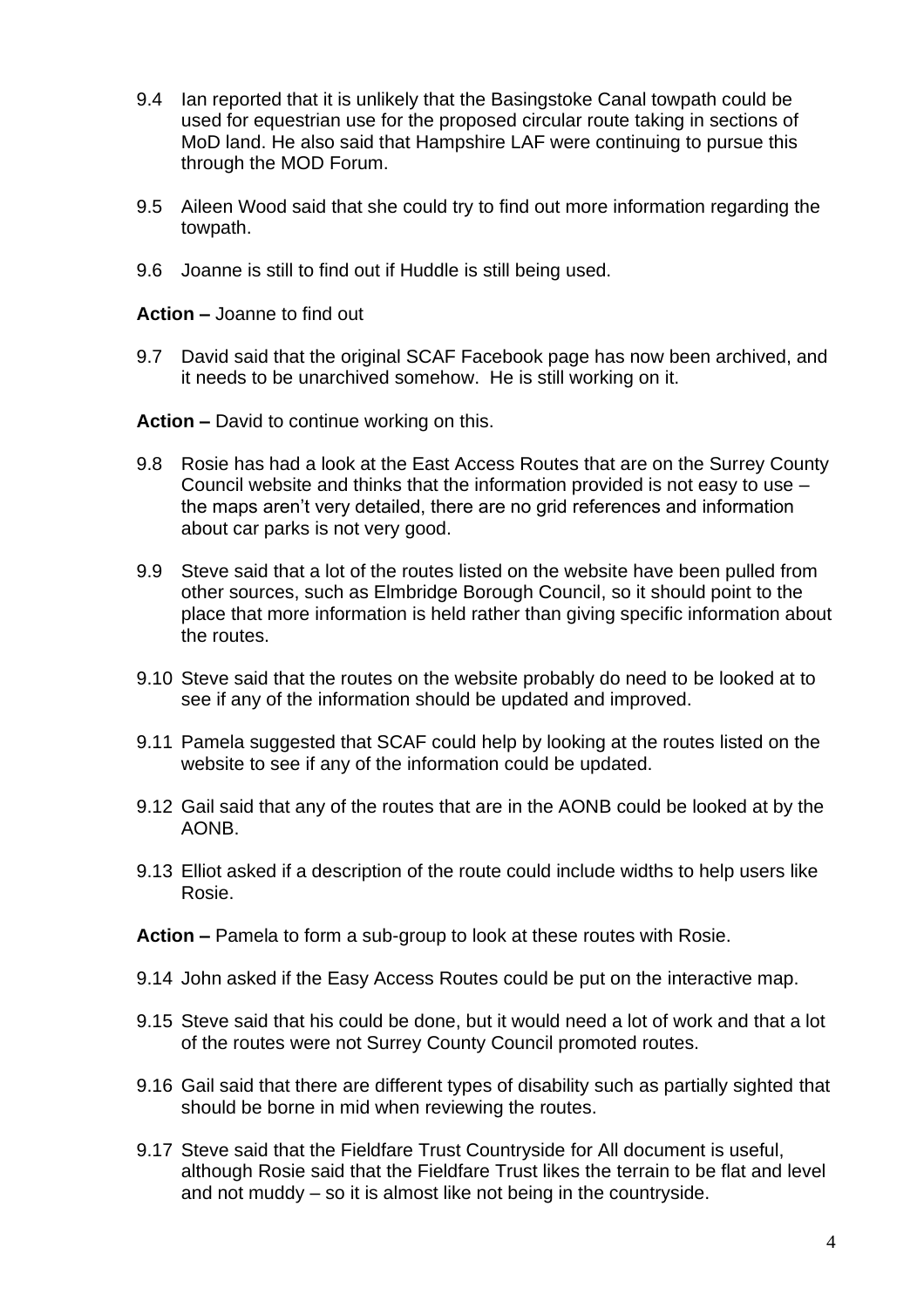- 9.18 Thor suggested having a common format so that all the information is consistent.
- 9.19 Penny said that parts of the Easy Access Routes may be permissive and not on the definitive map.
- 9.20 Joanne said that an accessibility gate will be installed by John Baker near Dunsfold Church in the next few weeks. Rosie said that it must be a large gate to be fully accessible.

## **10.Matters dealt with since previous meeting**

- 10.1 The forum acknowledged the letter sent to Surrey County Council to support the bid to the Rural Payments Agency to fund a proposed multi-user route linking Box Hill to Leith Hill.
- 10.2 If the bid is successful SCAF will be more involved in discussions, and there may be further issue to discuss such as safety issues and the surfacing of the BOAT.

# **11 Forward Plan**

11.1 Ian would like SCAF to ask Sophie to provide information about cycling issues / projects that are going on in Surrey and the UK to update the objectives on the forward plan.

**Action -** Joanne to contact Sophie and ask her to come prepared to speak about Cycling UK's aims for the development of both on and off road cycling in Surrey in order that SCAF can identify what if any actions need to go into our forward plan.

11.2 Gail will look to see if Travel Smart is still relevant as an issue.

**Action –** Gail to look into the matter

- 11.3 It was decided to take out the Surrey Nature Partnership / Health and Wellbeing Group issues, but have an ongoing nature conservation / biodiversity issue that it should be considered in all decisions discussed at the SCAF.
- 11.4 Gail and Eliot said that they were concerned about the promotion of cycling in the Surrey Hills and encouraging more people to visit the area when it is already quite overcrowded in certain places.
- 11.5 Gail said that she would like education of users as an issue, and also like a member of the Surrey Hills to be invited to join SCAF.

 **Action -** Joanne to contact Surrey Hills to invite them to nominate a possible Forum Member

## **12.Outstanding Consultations**

12.1 Details of outstanding consultations were noted.